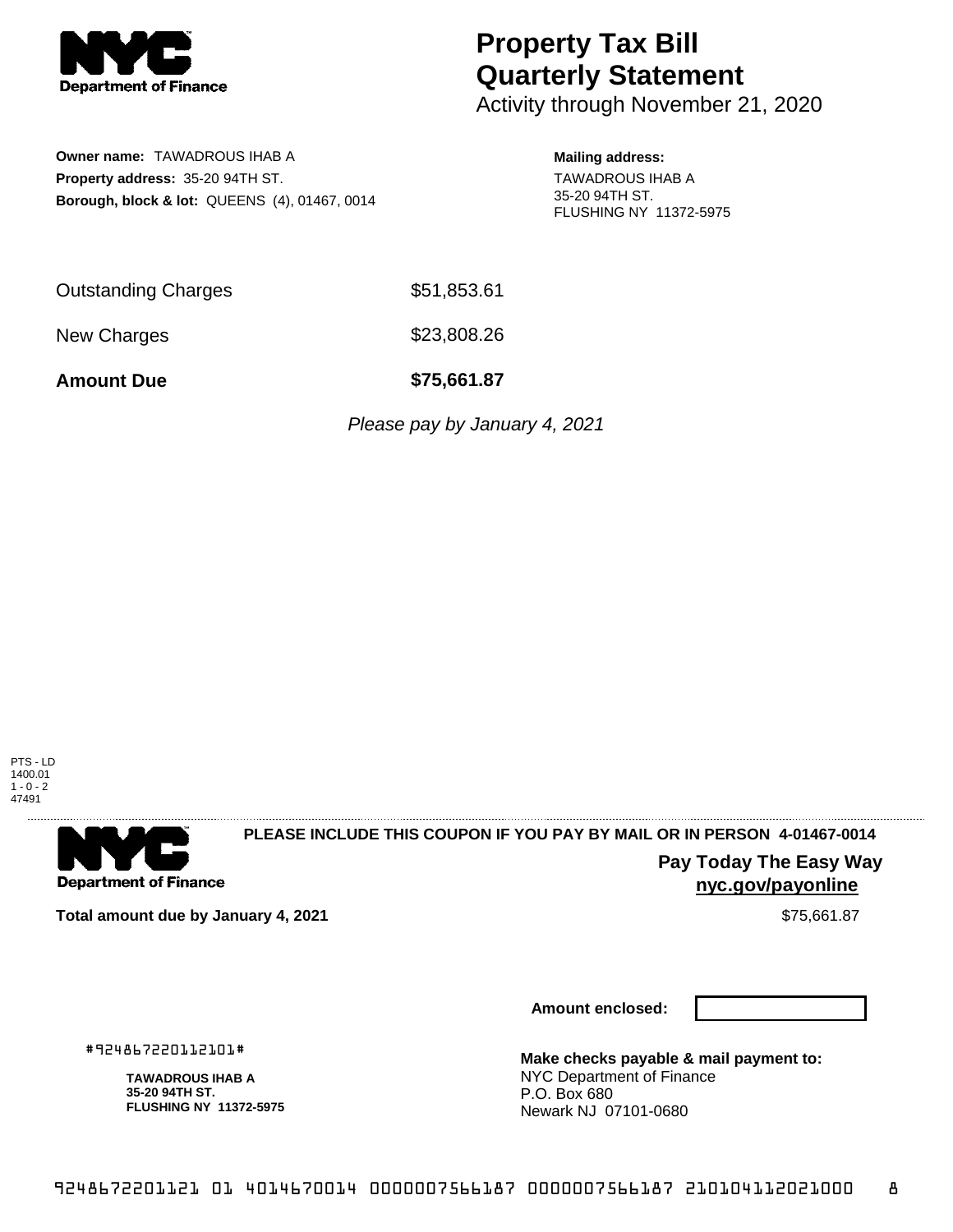

| <b>Previous Charges</b>                                                    |                                         | Amount                    |
|----------------------------------------------------------------------------|-----------------------------------------|---------------------------|
| Total previous charges including interest and payments                     |                                         | \$51,853.61               |
| <b>Current Charges</b>                                                     | <b>Activity Date</b><br><b>Due Date</b> | Amount                    |
| <b>Finance-Property Tax</b><br><b>Adopted Tax Rate</b>                     | 01/01/2021                              | \$24,539.38<br>$$-810.56$ |
| HPD-Emergency Repair- Chg                                                  | 01/01/2021                              | \$50.00                   |
| <b>HPD-Emergency Repair- Tax</b>                                           | 01/01/2021                              | \$29.44                   |
| <b>Total current charges</b>                                               |                                         | \$23,808.26               |
| How We Calculated Your Property Tax For July 1, 2020 Through June 30, 2021 |                                         |                           |
|                                                                            | Overall                                 |                           |
| Tax class 2 - Residential More Than 10 Units                               | <b>Tax Rate</b>                         |                           |
| Original tax rate billed                                                   | 12.4730%                                |                           |
| New Tax rate                                                               | 12.2670%                                |                           |
| Estimated Market Value \$1,076,000                                         |                                         |                           |
|                                                                            |                                         | <b>Taxes</b>              |
| <b>Billable Assessed Value</b>                                             | \$393,480                               |                           |
| <b>Taxable Value</b>                                                       | \$393,480 x 12.2670%                    |                           |
| <b>Tax Before Abatements and STAR</b>                                      | \$48,268.20                             | \$48,268.20               |
| Annual property tax                                                        |                                         | \$48,268.20               |
| Original property tax billed in June 2020                                  |                                         | \$49,078.76               |
| Change In Property Tax Bill Based On New Tax Rate                          |                                         | $$-810.56$                |

**NEW LAW:** To learn about Local Law 147, which requires residential buildings with three or more units to create a policy on smoking and share it with current and prospective tenants, visit www.nyc.gov/health/tobaccocontrol.

Please call 311 to speak to a representative to make a property tax payment by telephone.

For information about the interest rate charged on late payments, visit nyc.gov/taxbill.

#### **Home banking payment instructions:**

- 1. **Log** into your bank or online bill pay website.
- 2. **Add** the new payee: NYC DOF Property Tax. Enter your account number, which is your boro, block and lot, as it appears here: 4-01467-0014 . You may also need to enter the address for the Department of Finance. The address is P.O. Box 680, Newark NJ 07101-0680.
- 3. **Schedule** your online payment using your checking or savings account.

### **Did Your Mailing Address Change?**

If so, please visit us at **nyc.gov/changemailingaddress** or call **311.**

When you provide a check as payment, you authorize us either to use information from your check to make a one-time electronic fund transfer from your account or to process the payment as a check transaction.